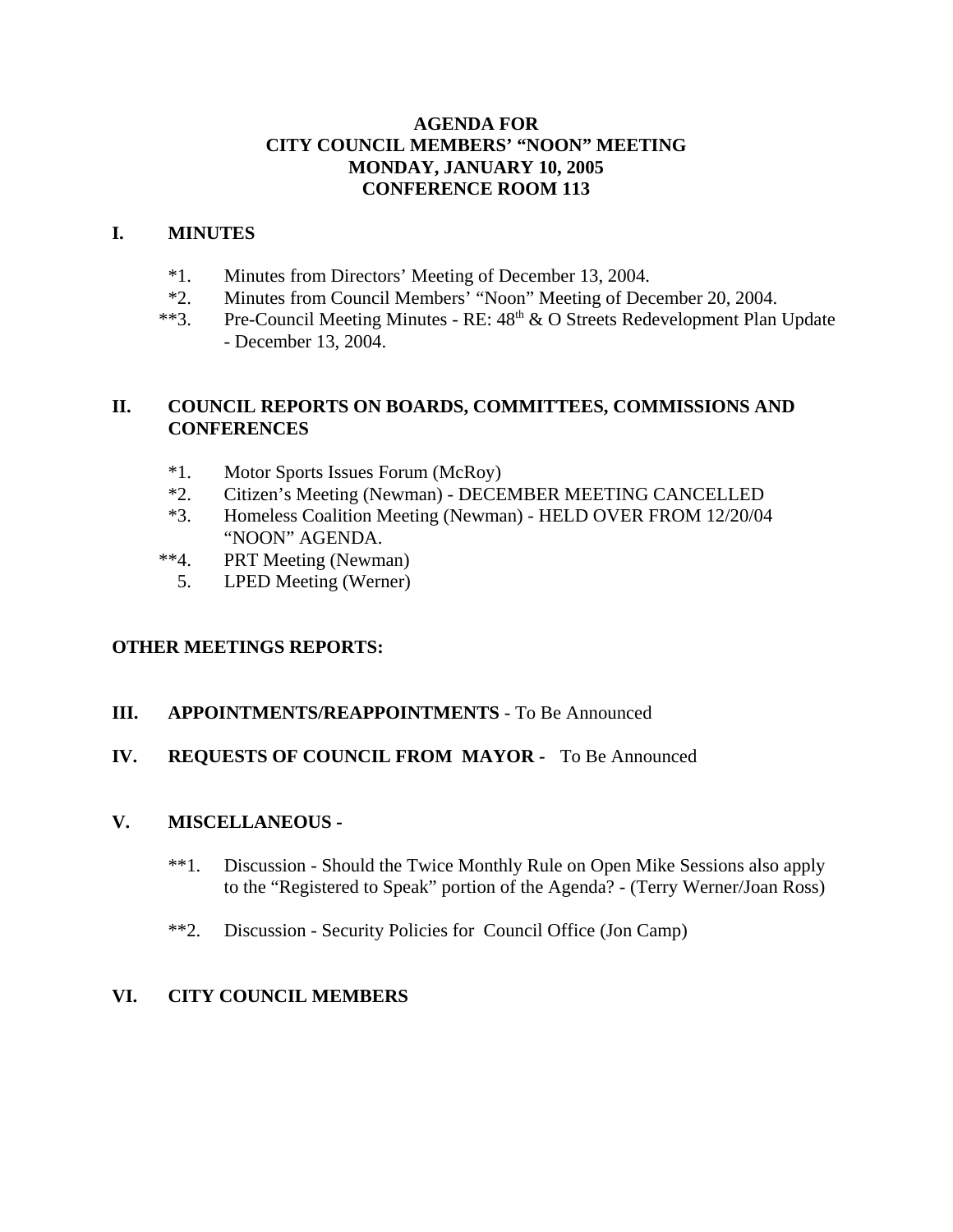#### **VII. MEETINGS/INVITATIONS -**

- **\***1. E-Mail Invitation Jon Norris, Associate Director, The Performance Institute Improving Citizen Services -Invite you to join us for the  $5<sup>th</sup>$  annual City and County Innovations Summit, hosted by the Performance Institute and an array of good government organizations in Phoenix on March 21-23, 2005 - (See Invitation) [*Agenda and Reservation forms sent by e-mail to individual Council Members. Copy on file in City Council Office]*
- \*2. 81st Annual Meeting of the United Way of Lincoln and Lancaster County Wednesday, January 19, 2005, 11:30 a.m. - 1:30 p.m. at the Embassy Suites 1040 "P" Streets - \$25.00 per person or \$240 per corporate table of ten. RSVP w/enclosed card by January 10, 2005.
- \*3. **John Reid Retirement Notice** Friday, January 7<sup>th</sup>, 2004 in front of the Mayor's Office - 555 So.  $10^{th}$  Street,  $2^{nd}$  Floor 1:30 - 3:30 p.m.
- \*\*4.  $10^{th}$  Annual Rev. Dr. Martin Luther King, Jr. Youth Rally & March January 17, 2005 - 8:45 a.m. - Pre-Rally in the 2nd Floor Ballroom at the downtown UN-L Student Union  $(14<sup>th</sup> \& "R" Streets) - 10:00 a.m.$  - March through downtown Lincoln to State Capitol - Rally to be held in East Legislative Chambers (approx. 10:30 a.m.)
- \*\*5. Retirement Party for John Dale, Assistant Library Director on Wednesday, January 26, 2005 from 2:00 p.m. to 4:00 p.m. at Bennett Martin Public Library, 136 So.  $14<sup>th</sup>$  Street,  $4<sup>th</sup>$  Floor Board Room - (See Invitation)
- \*\*6. League of Nebraska Municipalities 2005 Midwinter Conference February 14-15, 2005 at The Cornhusker Hotel, Lincoln - (See Registration Material)
	- 7. United Way of Lincoln and Lancaster County invites you to a reception welcoming Brian Wachman, Executive Director on Tuesday, January 18, 2005 from 5:00 p.m. to 6:30 p.m. at the Lincoln Country Club, Grand Ballroom, 3200 S.  $24<sup>th</sup> Street - RSVP by Jan. 13<sup>th</sup> to Samantha McElroy at 323-1130 or by E-Mail$ - (See Invitation)
	- 8. You Are Cordially Invited To Attend The Greater Lincoln Chamber Foundation's 2005 Mardi Gras Gala Celebrating The Roger T. Larson Community Builder Award on Friday, February 18, 2005 at The Embassy Suites, 1040 "P" Street - 6:00 p.m., Cocktail Reception & Silent Auction - 7:30 p.m., Dinner, Award and Live Auction - Black Tie - RSVP no later than Jan.  $31<sup>st</sup>$  - \$75.00/Individual/ \$100.00 for non-chamber member - (See Invitation)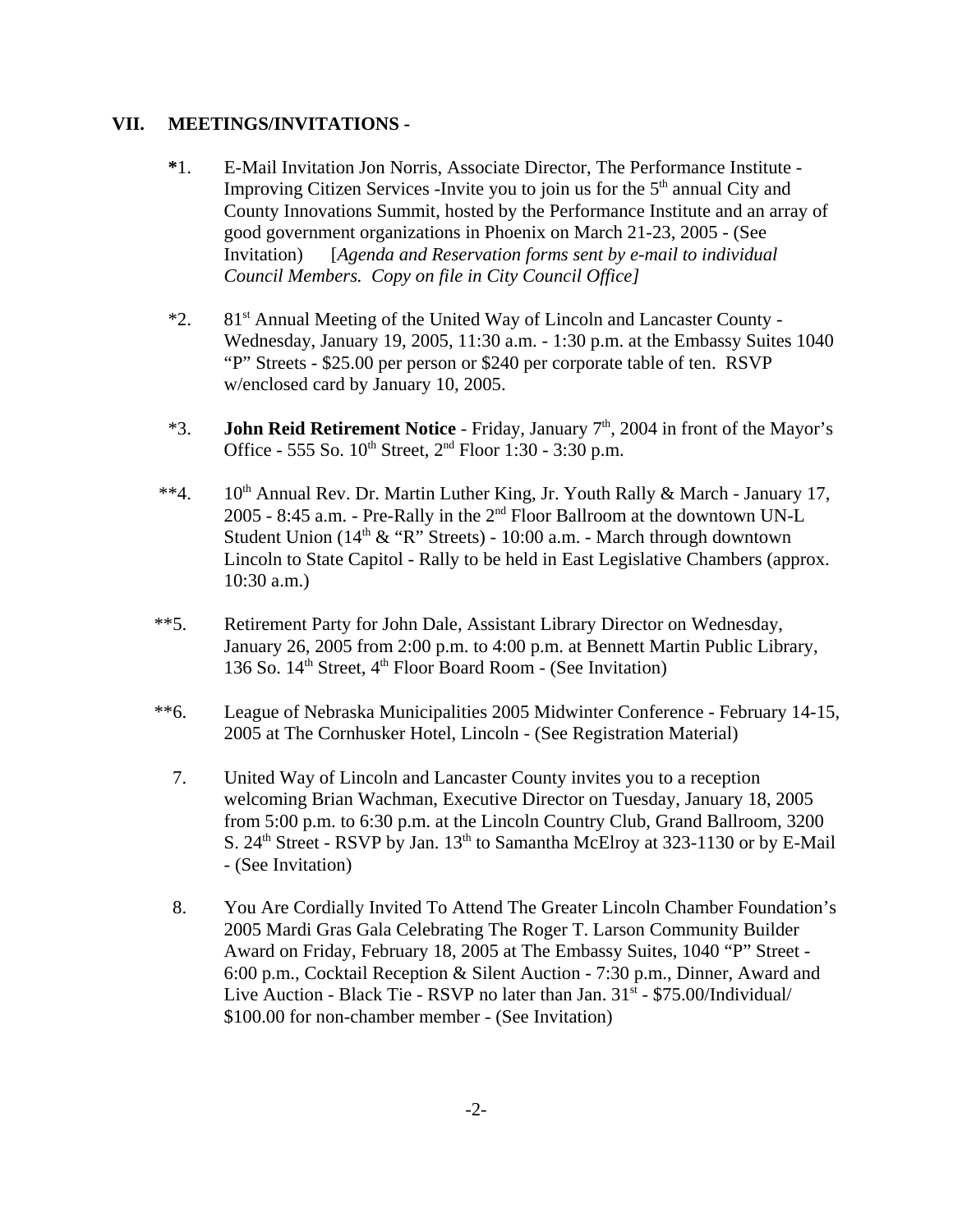- 9. E-MAIL REQUEST from Sonja Heiss I work at a treatment group home for CEDARS Youth Services, as part of our community involvement group, we are looking for someone to speak to our clients about the importance of becoming involved in the community and ways to do so. If you are interested in volunteering a hour to come share with our teenage girls, please contact me. - (See E-Mail)
- 10. The Nebraska Lectures-Chancellor's Distinguished Lecture Series-An evening with Ted Kooser on Tuesday, February 8, 2005 at 7:30 p.m. at The LIED CENTER for Performing Arts,  $12<sup>th</sup>$  & "R" Streets - Free and Open to the Public -(See Invitation)

#### **VIII. ADJOURNMENT**

#### \***HELD OVER FROM 12-27-04 \*\*HELD OVER FROM 01-03-05**

ca011005/tjg/jvr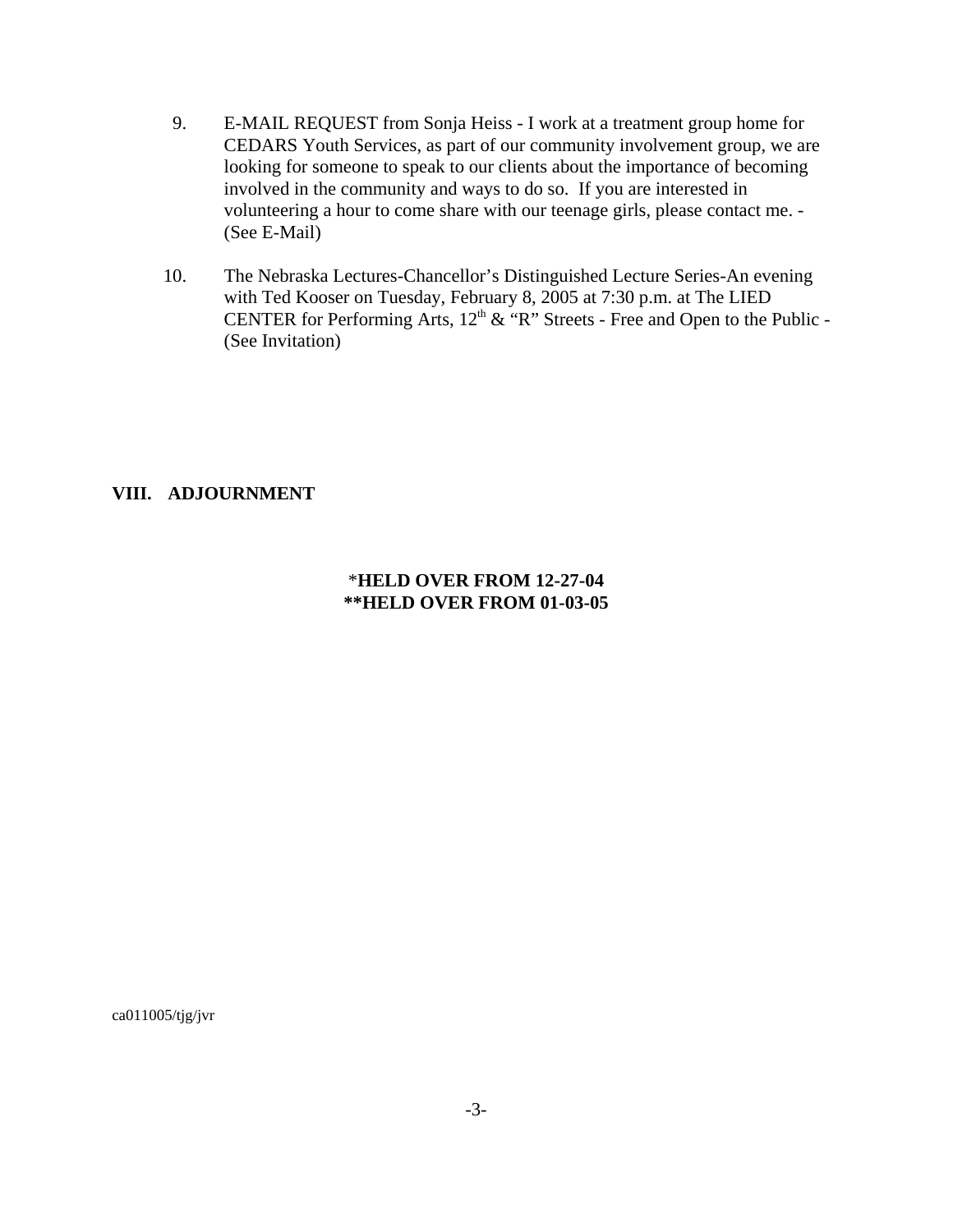# **MINUTES CITY COUNCIL MEMBERS' "NOON" MEETING MONDAY, JANUARY 10, 2005** *CONFERENCE ROOM 113*

*Council Members Present:* Terry Werner, Chair; Ken Svoboda, Vice-Chair; Jon Camp, Jonathan Cook, Glenn Friendt, Annette McRoy, Patte Newman; ABSENT: None

*Others Present:* Mark Bowen (arrived late), Corrie Kielty, Ann Harrell, Mayor's Office; Dana Roper, City Attorney; Teresa Meier, Deputy-City Clerk; Steve Hubka, Don Herz, Finance Department; Nicole Fleck-Tooze, Public Works; Terry Genrich, Parks & Rec Department; Frank Delgado, and another unidentified citizen; Tammy Grammer (left early) and Joan Ray (arrived late), Council Staff; Darrell Podany, Aide to Council Members Camp, Friendt and Svoboda; Deena Winter, Lincoln *Journal Star* representative.

# **I MINUTES**

- 1. Minutes from Directors' Meeting of December 13, 2004.
- 2. Minutes from Council Members' "Noon" Meeting of December 20, 2004.
- 3. Pre-Council Meeting Minutes  $RE: 48^{th}$  & O Streets Redevelopment Plan Update -December 13, 2004.

Mr. Werner requested a motion to approve the above-listed minutes. Glenn Friendt moved approval of the minutes by acclamation. Patte Newman seconded the motion, which carried by unanimous consent of the Council Members.

# **II. COUNCIL REPORTS ON BOARDS, COMMITTEES, COMMISSIONS AND CONFERENCES -**

- 1. MOTOR SPORTS ISSUES FORUM (McRoy) Ms. McRoy reported that this meeting had been cancelled. She indicated that the last discussion held had concerned the Arbor Road closing.
- 2. CITIZEN'S MEETING (Newman) *December Meeting Cancelled*
- 3. HOMELESS COALITION (Newman) *Held over from 12/20/04 "Noon" Agenda.* Ms. Newman believed that the Homeless Coalition meeting had been cancelled.
- 4. PRT (Newman) Ms. Newman reported that one property owner, whose property just keeps coming up over and over again, will be proesecuted. One of the two more interesting cases involved rental property owners who had evicted the tenants, so there were boxes in the drive-way for a week waiting for the tenants to come and pick them up. The neighbors had complained about junk. That seems to be an on-going problem of late.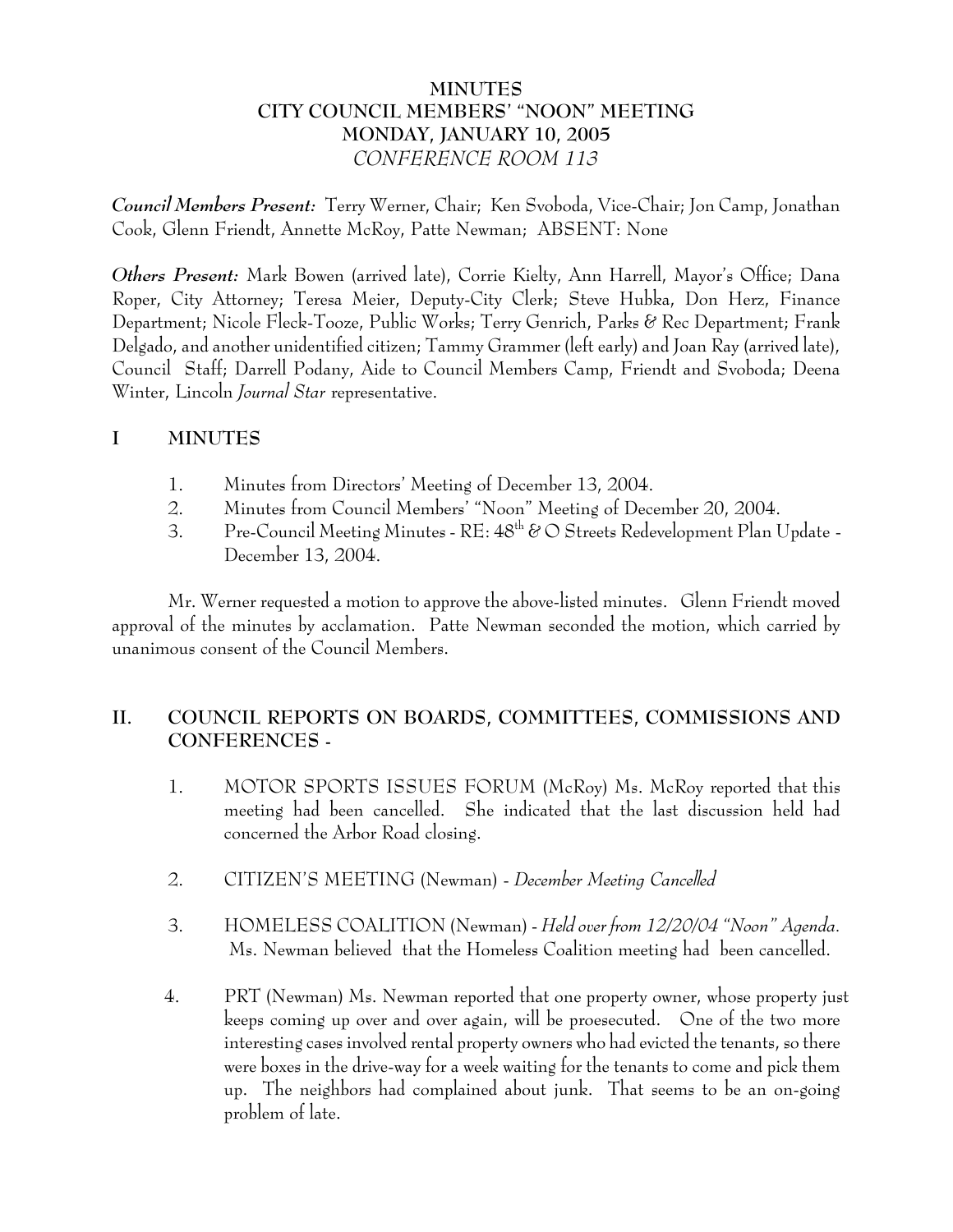5. LPED (Werner) - Mr. Werner reported that he had not attended due to a conflict in schedule - the City-County Common meeting was being held at the same time. Mr. Camp noted that he had been able to attend for the first half hour of the meeting, and stated that, basically, there had been a report on the downtown studies.

 OTHER MEETINGS - Mr. Svoboda reported that some members from the Health Board had met with a couple of the Capital Humane Society Board members. Mark Bowen from the Mayor's Office, Bruce Dart and Kathy Cook from the Health Department were there. He noted that they had come to some resolution on the contract. We're going to be asking for a contract that extends for only nine months, which will keep us in line with the budget cycle. They will then be asking for a waiver from the Finance Department regarding the living wage ordinance until we can figure out how we're going to fund an increase. So this will be just a nine month delay in dealing with it.

Mr. Werner asked if this was the Mayor's position on the contract? Mr. Svoboda answered that it was - Mr. Bowen had been in attendance representing the Mayor's Office. Ms. Kielty stated that this is the position that the Mayor's Office had initially requested and which the Humane Society had turned down.

Mr. Werner asked why they should get a waiver? Mr. Svoboda responded that it was because it effects our budget and we didn't have \$95,000 to cover the cost of their contract.

**III. APPOINTMENTS/REAPPOINTMENTS -** Ms. McRoy told Ms. Kielty that Jim Schultz was not interested in serving again on the I.T. Committee. Ms. Kielty acknowledged the information and thanked Ms. McRoy for the update.

**IV. REQUESTS OF COUNCIL FROM MAYOR** - Mr. Bowen, upon his arrival at the meeting, informed Council that the Mayor would be out of town from this Saturday through next Wednesday as she attends the National Mayor's Conference.

Mr. Bowen next explained that Don Herz [Finance Director] and Steve Hubka [Budget Officer] would be presenting information regarding the separating or combining of the bond issue questions to be placed on the ballots.

This discussion was in regard to the bond issues to be placed on the Spring election ballots and whether or not to separate the issues (Storm Water/Trails/Green Space) and on which election ballot (April/Primary or May/General) the issues should be placed.

After a lengthy discourse on the pros/cons and finer points of bond issue placement on election ballots, with input from Don Herz, Steve Hubka of the Finance Department, as well as Nicole Fleck-Tooze of the Public Works Department and Terry Genrich of the Parks Department, it was decided to move forward with the Storm Water bond issue, and the Green Space bond issue on the May ballot, while deleting the Trails bond issue at this time. The Council urged the Public Works Department and the Parks Department to be sure to have the most accurate final numbers available to insure that the amounts requested would be the absolute final actual amounts needed, in light of the City's current budget constraints.

The 3.5 million dollar Green Space bond and the (approx) \$10,000,000 Storm Water Bond will be placed on the May ballot. The first reading for placement will be on the Council's February  $14<sup>th</sup>$  Agenda. The separation of the questions was the consensus agreement of the Council.

**V. MEETINGS/INVITATIONS** - Noted Without Significant Comment.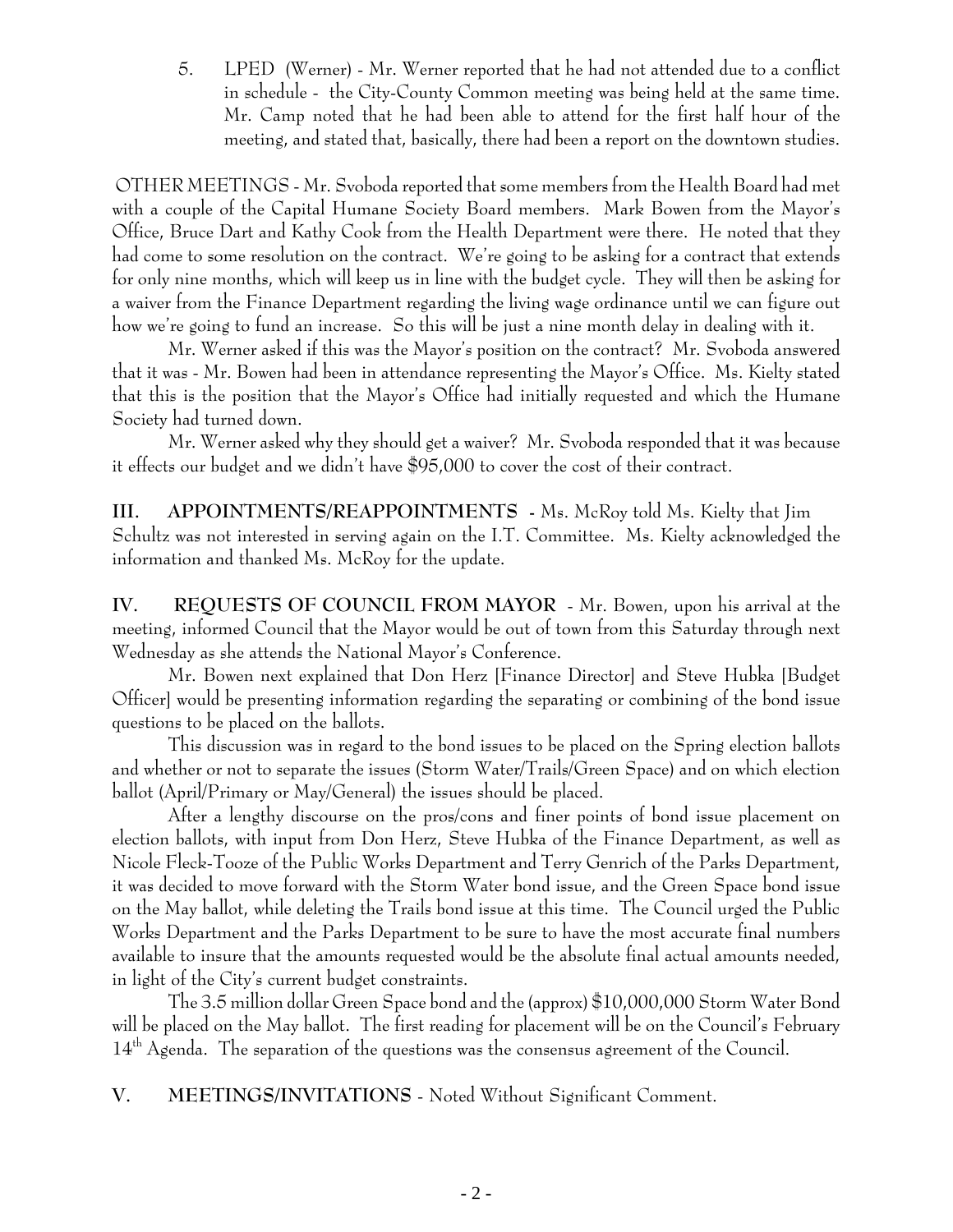## **VI. MISCELLANEOUS** -

1. Discussion - Should the Twice Monthly Rule on Open Mike Sessions also apply to the "Registered to Speak" portion of the Agenda? - (Terry Werner/Joan Ross) Mr. Werner explained that the City Clerk had asked him if the "Registered to Speak" portion of the Agenda should be included in the bi-monthly schedule for the Open Mike. Mr. Werner asked Ms. Meier, Deputy-City Clerk, to address the Council in Ms. Ross's absence. Ms. Meier stated that Ms. Ross's proposal was to limit the "Fab Five's" time on items that do not directly effect their neighborhood.

Mr. Werner stated that his understanding was that Ms. Ross had mis-interpreted the rule that Council set for having the Open Mike sessions only at the  $2^{\mathrm{nd}}$  and Last Monday of each month. Ms. Ross's interpretation was that the people could still register and speak on other Mondays as well. He had responded that that had not been his understanding of the decision Council had reached. His understanding was that the public could only speak (without registering - as always has been done) at the two designated Open Mike dates. Mr. Werner had told Ms. Ross that he would bring the issue up for discussion at the "Noon" meeting to insure that all Council Members were of the same understanding. Council Members all agreed that Mr. Werner's interpretation was correct. Ms. Ray stated that the "Registered to Speak" portion of the Agenda had not been included in the discussion of the Open Mike sessions and this issue just needed to be clarified.

Mr. Cook asked if a Council Member felt a citizen had valid information for Council which, for timely presentation, needed to be presented at a meeting other than the  $2^{\text{nd}}$  or Last Monday, would it be possible for a Council Member to sponsor such a presentation and have the twice monthly limit waived? This question initiated a lengthy discussion with a final decision, as reiterated by Mr. Werner, that the decision as to whether or not to allow off-week Open Mike presentations would be up to the Chair. Mr. Svoboda made a final comment, extolling the option of `no exceptions'. He noted that if a constituent had pertinent information on any issue for the Council, a written message or direct contact with an individual Council Member was the appropriate avenue of communication.

2. Discussion - Security Policies for Council Office (Jon Camp) Mr. Camp brought the topic forward for discussion. He wanted to discuss the way the physical security worked in the Council/County Board Offices. He felt that the public should not be permitted past the outer office area. A citizen had come in last week for information on the Council's preceding "Noon" Meeting and had been allowed into the Council's Conference Room to record that meeting with his own equipment from the Council's meeting tape. Mr. Camp's concern was that the citizen had been in the Conference Room when no one else was around.

Mr. Camp stated that he had a recollection from Public Building Commission meetings that the reasoning for that reception area was to keep the public from coming back into the Council Office and County Board Office areas for security reasons. He thought if a Council Member had a quest, it would be appropriate, but for someone from the public to come in, either out of the blue, or even requesting to come in [for information]....bothered Mr. Camp. He mentioned his concern for the security of Council Staff. He felt the security had been breached and in his estimation it was something he did not agree with.

Mr. Werner asked if the doors were not kept locked, wondering if that was a Fire Safety precaution? Ms. Ray responded that the doors of the County Commissioners Office were usually locked, but the doors into the common Reception Area were not - as the only public access to the two offices.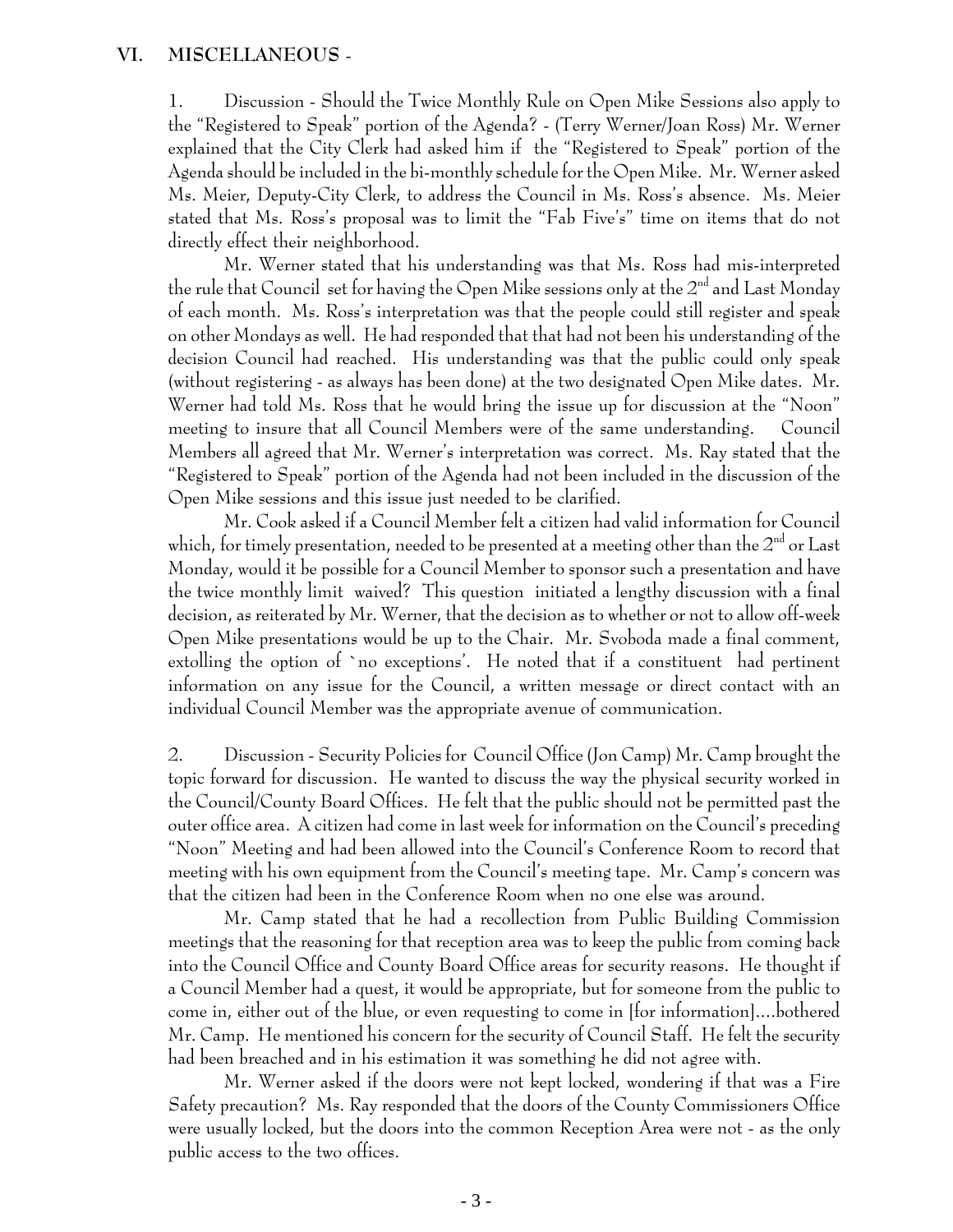Mr. Cook stated that during Council Meetings people tend to be swept into the Council Office along with the Council Members...land use attorney's and others. He noted that he was not really worried about someone doing anything there, but it just sets the wrong tone about whether that space is a free public space, or whether it is supposed to be restricted. If this issue goes along with our current discussion, it is a concern. Mr. Cook suggested that the issue be taken up at the Public Building Commission Meeting. He thought an "Authorized Personnel Only" sign could be posted between the Council Chambers and the Council office. He noted that the door between the reception area and the Council Office is closed and should not be entered without permission, but a sign could be placed there also if Council Members thought it was important. He asked that in the case of a person coming in who wants to listen to a tape -if they're entitled to listen to something like that- is there a place where they could go? Ms. Ray noted that there really isn't any place in the entry reception area that could be used for such a purpose. Mr. Camp stated that on that particular point, the public can go to CIC and get a copy and pay for it. He thought that was a secondary issue to be considered. He noted that right now this meeting is being taped, and the public is entitled to a copy of it. But rather than take staff time or have staff baby-sitting [a member of the public], those [recordings] should be something the constituent purchases....that way, it keeps our operation clean and doesn't cost us staff time.

Ms. McRoy asked if there weren't two desks where Mary sits...or in the lobby area. Mr. Cook asked what kind of equipment they needed? He wondered if they had brought their own recorder and the City provided the tape? Ms. Ray answered that the Council Office had provided a recorder to play the tape and they brought their own recorder and tape to record the meeting. She noted, again, that there really isn't a location set up in the reception area for anything like that. Mr. Werner asked if CIC wouldn't have a copy of that meeting? Ms. Ray answered that they would, but the public would have to pay for the copy. She asked Mr. Roper if the City was required to offer that information upon request - without requiring payment? Mr. Roper indicated that if someone wants to buy a copy, they can buy it. He did not know that the City could force somebody to buy if they simply requested being shown the minutes or listening to the tape. He felt the City had to [allow] that with the public records.

Mr. Friendt asked if the City had to provide the space and the equipment with which to do it? Or, can we say, here is a copy of the tape or a copy of the minutes? Mr. Roper answered that we could....but that wouldn't necessarily save the City money. They'll walk out the door and we may or may not ever see them again. He thought that was why we try to keep them in the space, because they're taking an official record of which there has been no copy made for them to listen to....they've got "the record" ... and they're looking at it. Mr. Camp noted that he was concerned about that, too. There could be a malfunction and somebody could accidentally erase the minutes and then we have nothing.

Mr. Cook asked what the process was today in the City Clerk's Office if someone comes in to review City records? He wondered where the City Clerk's Office has them sit during that review? Ms. Meier stated that they have a table directly to the south of the receptionist's desk - outside the main work area. Mr. Cook asked what if they walked off with the material - or do you just have to hope they won't. Ms. Meier affirmed Mr. Cook's thought on "hoping they won't". When asked by Mr. Werner what the City Clerk's Office does if the request is for taped material , Ms. Meier indicated that they are then referred to CIC for a copy. She noted that the only people who are allowed to borrow Clerk's tapes are City Staff themselves.